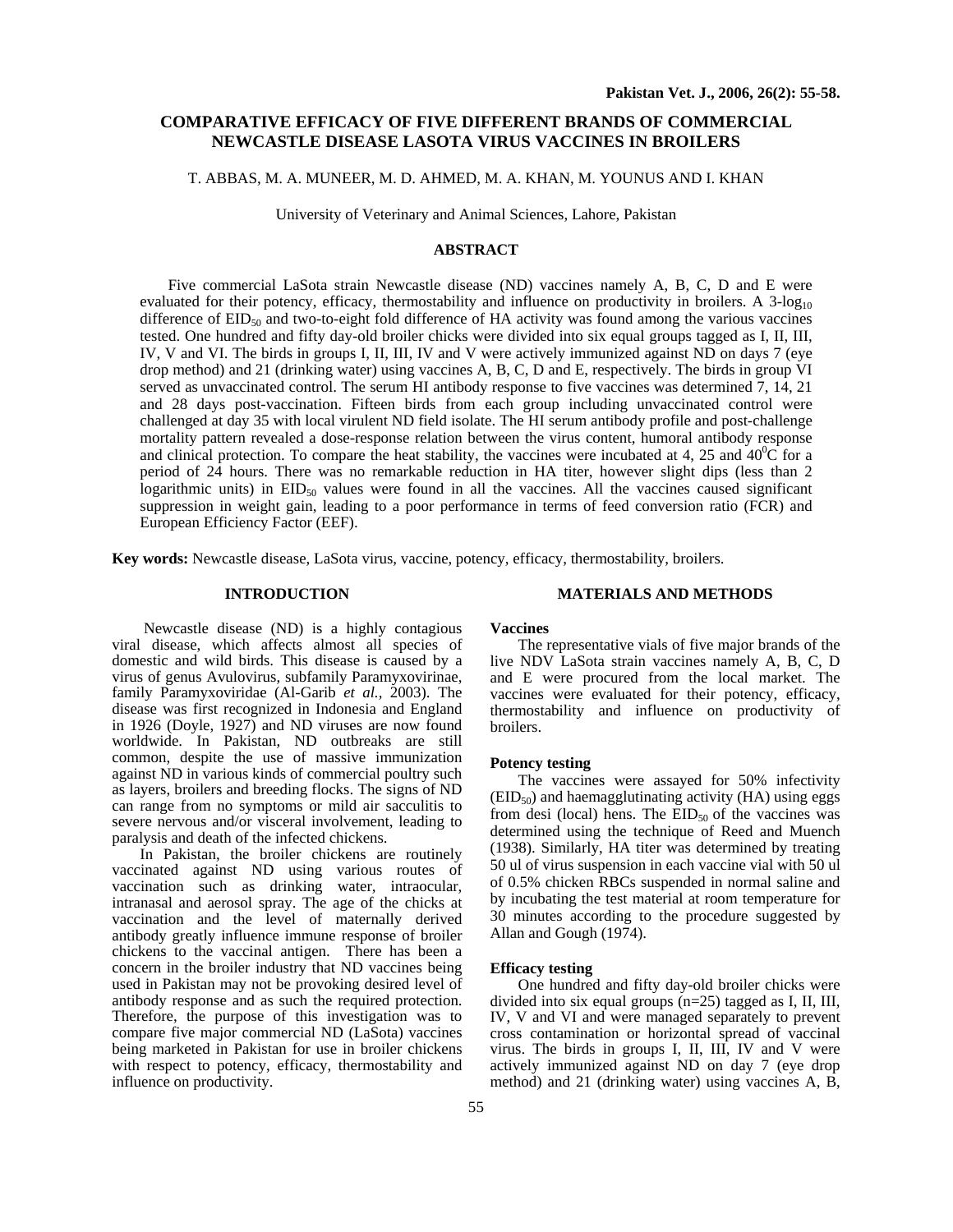C, D and E, respectively. The birds in group VI served as unvaccinated controls. The serum HI antibody response to different vaccines was determined 7, 14, 21 and 28 days post-vaccination. Fifteen birds from each group including unvaccinated control were challenged on day 35 with velogenic NDV field isolate.

#### **Thermostability and productivity**

To compare the heat stability, five vaccines were incubated at 4, 25 and  $40^{\circ}$ C for a period of 24 hours. The trends in decline in  $EID_{50}$  and HA titers were monitored.

The average weight gain and feed consumption were measured for birds of each group on weekly basis. The performance of the birds was evaluated on the basis of feed conversion ratio (FCR) and European Efficiency Factor (EEF). The FCR and EEF were calculated using the following formulas:

FCR= feed consumed  $(g)$  / weight gain  $(g)$ 

EEF = (Livability  $(\%)$  x live weight (kg)) / (age (days) x feed conversion ratio) x 100,

Where:

Livability =  $100 - (% dead + % rejected)$ .

#### **Statistical analysis**

The data collected through the study from various treatment groups were compared by one-way analysis of variance. Differences among treatment means were compared using Least Significant Difference (LSD) test at 5% probability level (Steel and Torrie, 1980).

### **RESULTS AND DISCUSSION**

A 3-log<sub>10</sub> difference of  $EID_{50}$  and two-to-eight fold difference of HA activity was found among five vaccines (Table 1). The minimum virus level for live virus LaSota strain ND vaccines is  $10^{6.5}/d$ ose (Hofacre, 1986). All but one (vaccine E) of the commercial vaccines titered for this study was above this level. Hofacre (1986) compared the potential of high and low titered commercial ND vaccines and recorded  $2$ -log<sub>10</sub> difference of virus titer elicited by the vaccines.

All the vaccine brands indicated similar trends in antibody production. In the inoculated groups, however, the HI titer differed non-significantly among the vaccinated groups except for the vaccine E that provoked relatively weaker primary and secondary immune responses in terms of HI antibody production (Table 2).

Table 1: Comparative EID<sub>50</sub> and HA activities of five **commercial live ND (LaSota strain) vaccines** 

| <b>Vaccine source</b> | $EID_{50}$  | <b>HA</b> titer |
|-----------------------|-------------|-----------------|
|                       | $10^{7.78}$ | 512             |
| в                     | $10^{8.80}$ | 1024            |
| C                     | $10^{8.32}$ | 512             |
| D                     | $10^{7.31}$ | 512             |
| E                     | $10^{4.83}$ | 128             |

**Table 2: Comparison of NDV geometric mean HI** titers (log<sub>2</sub>) of the broiler chickens primed **on day 7 and boosted at day 21 with live NDV LaSota strain vaccines**

| <b>Vaccine</b> | HI titer $(\log_2)$ at days post-vaccination |      |      |      |      |  |
|----------------|----------------------------------------------|------|------|------|------|--|
| source         |                                              | 21   | 28   |      |      |  |
| A              | 2.25                                         | 2.75 | 3.25 | 5.13 | 5.25 |  |
| B              | 1.25                                         | 3.75 | 4.00 | 5.75 | 5.63 |  |
| $\mathcal{C}$  | 2.00                                         | 3.00 | 3.50 | 4.80 | 5.00 |  |
| D              | 1.50                                         | 3.00 | 3.20 | 5.38 | 5.38 |  |
| E              | 1.75                                         | 2.00 | 2.25 | 3.00 | 3.25 |  |

Following challenge of vaccinated birds in various groups, protection levels of 22, 7, 13, 20 and 40 percent were recorded for vaccines A, B, C, D and E, respectively. All the unvaccinated control chickens challenged on the same day succumbed to infection indicating 100 percent mortality (Table 3). The challenge-protection study revealed that the degree of protection conferred by the vaccines could be related to serum HI antibody profile of chickens.

**Table 3: Post-challenge mortality in chicks receiving live NDV LaSota strain vaccine from various sources** 

| val lous soul ces     |                  |
|-----------------------|------------------|
| <b>Vaccine source</b> | <b>Mortality</b> |
|                       | 3/15(20%)        |
| в                     | 1/15(7%)         |
| C                     | 2/15(13%)        |
| D                     | 3/15(20%)        |
| E                     | 6/15(40%)        |
| control               | 15/15(100%)      |

A dose-response relationship has been reported among the virus content, serological response and clinical protection (Spradbrow *et al*., 1988) in the host chicks. Brugh and Siegel (1978) determined the effect of virus concentration on serum antibody levels and concluded that the virus concentration had significant effects on immunogensity of the vaccines. Stone (1985) presented HA activity of oil-emersion ND virus vaccines as a prediction of efficacy. He related HA activity of the vaccines to degree of protection conferred against velogenic viscerotropic (VV) ND. Maas (2003) also investigated correlation of haemagglutinin-neuraminidase and fusion protein content of killed ND vaccines with haemagglutinationinhibition (HI) antibody response in the chickens.

During the present study the comparative heat stability of various vaccine brands was also evaluated by treating the vaccine vials at 4, 25 and  $40^{\circ}$ C for 24 hours and the effects of temperature on the HA titers and  $EID_{50}$  of virus were recorded. This study did not reveal any measurable reduction in the HA titers. However, the infectivity potential of virus decreased by less than 2 logarithmic units depending upon storage temperature (Table 4). The HA activity was more thermostable than the virus infectivity.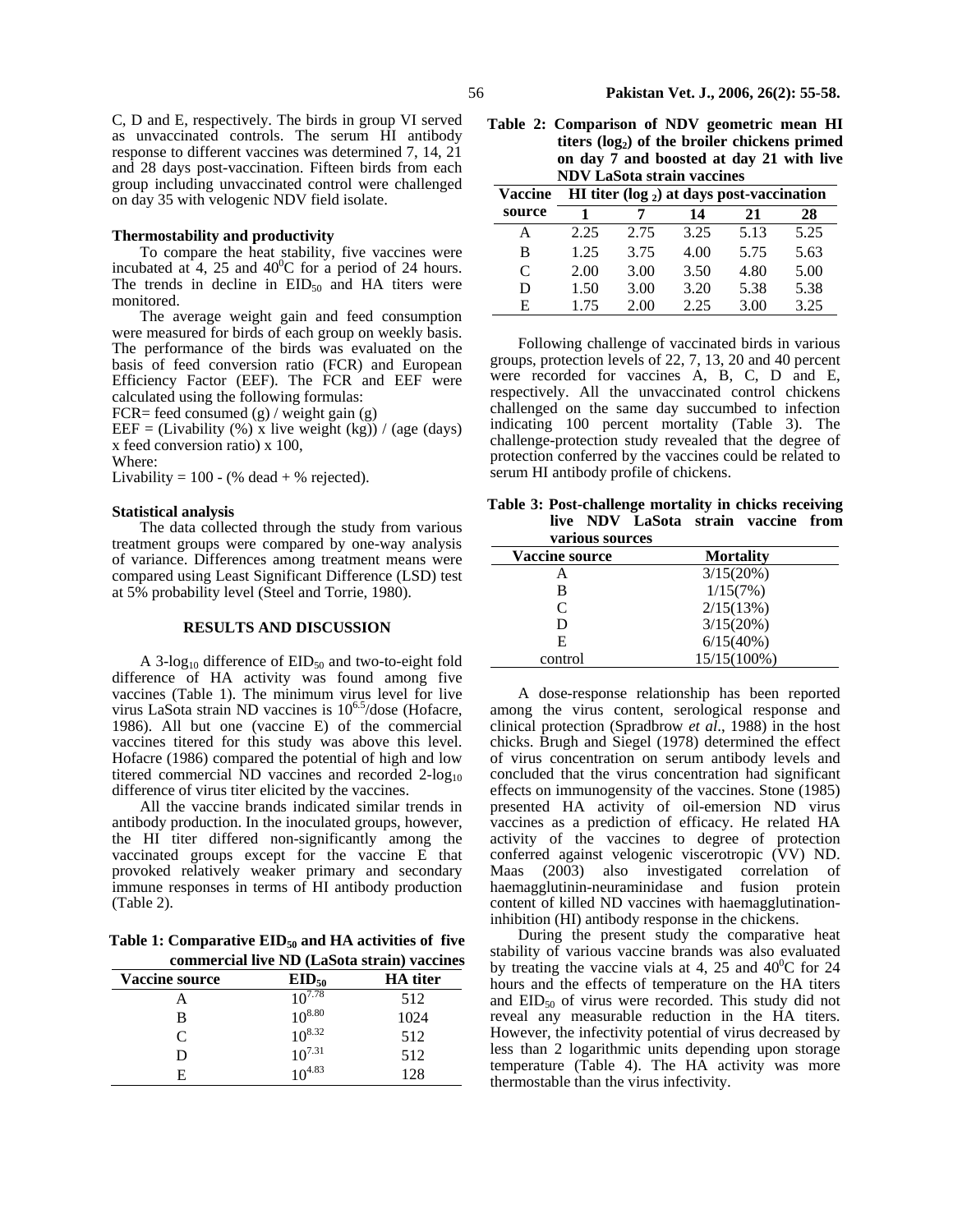|                              | Table 4: Effect of temperature treatment on the |
|------------------------------|-------------------------------------------------|
| infectivity and              | haemagglutination                               |
| activity of the NDV vaccines |                                                 |
|                              |                                                 |

| Vaccine | <b>Temperature</b> |      |             |      |             |      |
|---------|--------------------|------|-------------|------|-------------|------|
|         | $4^0C$             |      | $25^0C$     |      | 40ºC        |      |
|         | $EID_{50}$         | HA   | $EID_{50}$  | HA   | $EID_{50}$  | HA   |
| А       | $10^{7.78}$        | 512  | $10^{7.41}$ | 512  | $10^{6.83}$ | 512  |
| В       | $10^{8.80}$        | 1024 | $10^{8.36}$ | 1024 | $10^{7.76}$ | 1024 |
| C       | $10^{8.32}$        | 512  | $10^{7.94}$ | 512  | $10^{7.41}$ | 512  |
| D       | $10^{7.31}$        | 512  | $10^{6.89}$ | 512  | $10^{6.27}$ | 512  |
| E       | $10^{4.83}$        | 128  | $10^{4.36}$ | 128  | $10^{3.89}$ | 128  |

Abdu *et al*. (1998) also studied the effects of storage conditions and temperature on efficacy of ND virus LaSota vaccine. The persistence of immunogenicity by incubation at room temperature for variable storage duration reveals the viability of the vaccines. Heath *et al*. (1991) studied the thermostability of V4 strain of NDV vaccine. The commercial vaccine in freeze-dried form remained stable upto 3 months at 18-22 $^0$ C. Tu *et al.* (1998) showed that the freeze-dried ND vaccines lost about 1 log of infectivity upon its storage for 24 days at  $30-35^{\circ}$ C.

Significant differences in the average weight gain were observed amongst the vaccinated and unvaccinated groups of chickens. The vaccinated birds were found less efficient in converting feed than the unvaccinated birds and in all ND LaSota vaccinated groups weight gain was suppressed (Tables 5 and 6).

| Table 5: Feed efficiency performance of chicks |
|------------------------------------------------|
| at week $5$ (mean+ $SE$ )                      |

| Vaccine | Weight gain              | FCR               |                     |
|---------|--------------------------|-------------------|---------------------|
|         | consumed<br>(grams/bird) | (grams/bird)      |                     |
| A       | $2443 +$                 | $1361 \pm$        | $1.795 \pm$         |
|         | 0.31 <sup>a</sup>        | $1.74^{b}$        | $0.87$ <sup>a</sup> |
| B       | $2457 +$                 | $1382 +$          | $1.777 \pm$         |
|         | $1.73^{a}$               | $1.72^b$          | $1.02^{\rm a}$      |
| C       | $2452 +$                 | $1367 +$          | $1.794 \pm$         |
|         | 1.72 <sup>a</sup>        | $1.73^{b}$        | $0.96^{\text{a}}$   |
| D       | $2460 \pm$               | $1358 +$          | $1.811 \pm$         |
|         | $1.73^{a}$               | $1.15^{b}$        | $0.112^{a}$         |
| E       | 2430 $\pm$               | $1371 \pm$        | $1.772 \pm$         |
|         | 2.31 <sup>a</sup>        | 2.93 <sup>b</sup> | $0.74^{a}$          |
| Control | $2429 \pm$               | $1438 +$          | $1.759 \pm$         |
|         | $2.89$ <sup>a</sup>      | 2.88 <sup>a</sup> | 0.98 <sup>a</sup>   |

Different superscripts on means show significant difference (P<0.05).

 Alexander *et al*. (2004) also described the suppressive effect of NDV LaSota strain on weight gain of chickens. The heavy breeds showed more adverse reaction to lentogenic ND viruses. Saif and Nestor (2002) found a positive correlation between increase in the body weight and the increase in mortality following

vaccination with the live LaSota vaccine. Westbury *et al*. (1984) compared the residual virulence of Newcastle disease vaccines strains V4, Hitchner B1 and LaSota in terms of weight gain and number of sneezes. Tu *et al.* (1998) also determined the adverse effect of LaSota vaccines in comparison with ND virus isolates, a thermostable Newcastle disease virus vaccine in experimental and village chickens.

|  |                       | Table 6: Effect of commercial LaSota strain |  |
|--|-----------------------|---------------------------------------------|--|
|  |                       | Newcastle disease vaccines on               |  |
|  |                       | European Efficiency Factor (EEF) in         |  |
|  | <b>broiler</b> chicks |                                             |  |

|                | огонег списку            |                        |               |            |        |
|----------------|--------------------------|------------------------|---------------|------------|--------|
| <b>Vaccine</b> | <b>Liveablity</b><br>(%) | Live<br>weight<br>(Kg) | Age<br>(days) | <b>FCR</b> | $EEF*$ |
| А              | 80                       | 1527                   | 42            | 1.795      | 522    |
| В              | 93                       | 1588                   | 42            | 1.777      | 625    |
| C              | 87                       | 1563                   | 42            | 1.794      | 581    |
| D              | 80                       | 1534                   | 42            | 1.811      | 529    |
| Е              | 60                       | 1471                   | 42            | 1.772      | 372    |
| Control        | 97                       | 1623                   | 42            | 1.759      | 596    |
|                |                          |                        |               |            |        |

\*The minimum acceptable value of EEF is 260; the bigger the value the better the performance.

## **REFERENCES**

- Abdu, P. A., L. Sa'idu and A. C. Daji, 1998. Effect of storage and temperature on Newcastle disease vaccine LaSota. International Nework for Family Poultry Development (INFPD), Newsletter, 8(2): 12.
- Alexander, D. J., J. G. Bell and R. G. Alders, 2004. A Technology Review of Newcastle Disease-With Special Emphasis on its Effects on Village Chickens. FAO, Rome.
- Allan W. H. and R. E. Gough, 1974. A standard haemagglutination test for Newcastle Disease. A comparison of macro and micro methods. Vet. Rec., 95: 120–123.
- Al-Garib, S. O., A. L. J. Gielkens, E. Gruys and G. Koch, 2003. Review of Newcastle disease virus with particular reference to immunity and vaccination. World's Poult. Sci. J., 59: 185-200.
- Brugh, M. and H. S. Siegel, 1978. Inactivated Newcastle disease vaccines: influence of virus concentration on the primary immune response. Poult. Sci., 57(4): 892-896.
- Doyle, T. M., 1927. A hitherto unrecorded disease of fowls due to a filter passing virus. J. Comp. Pathol., 40: 144–169.
- Heath, B. C., M. J. Lindsay and Mc. K. P. Websters, 1991. Newcastle disease virus for village chickens. Information Dossier. Arthur Webster, Castle Hill, Australia.